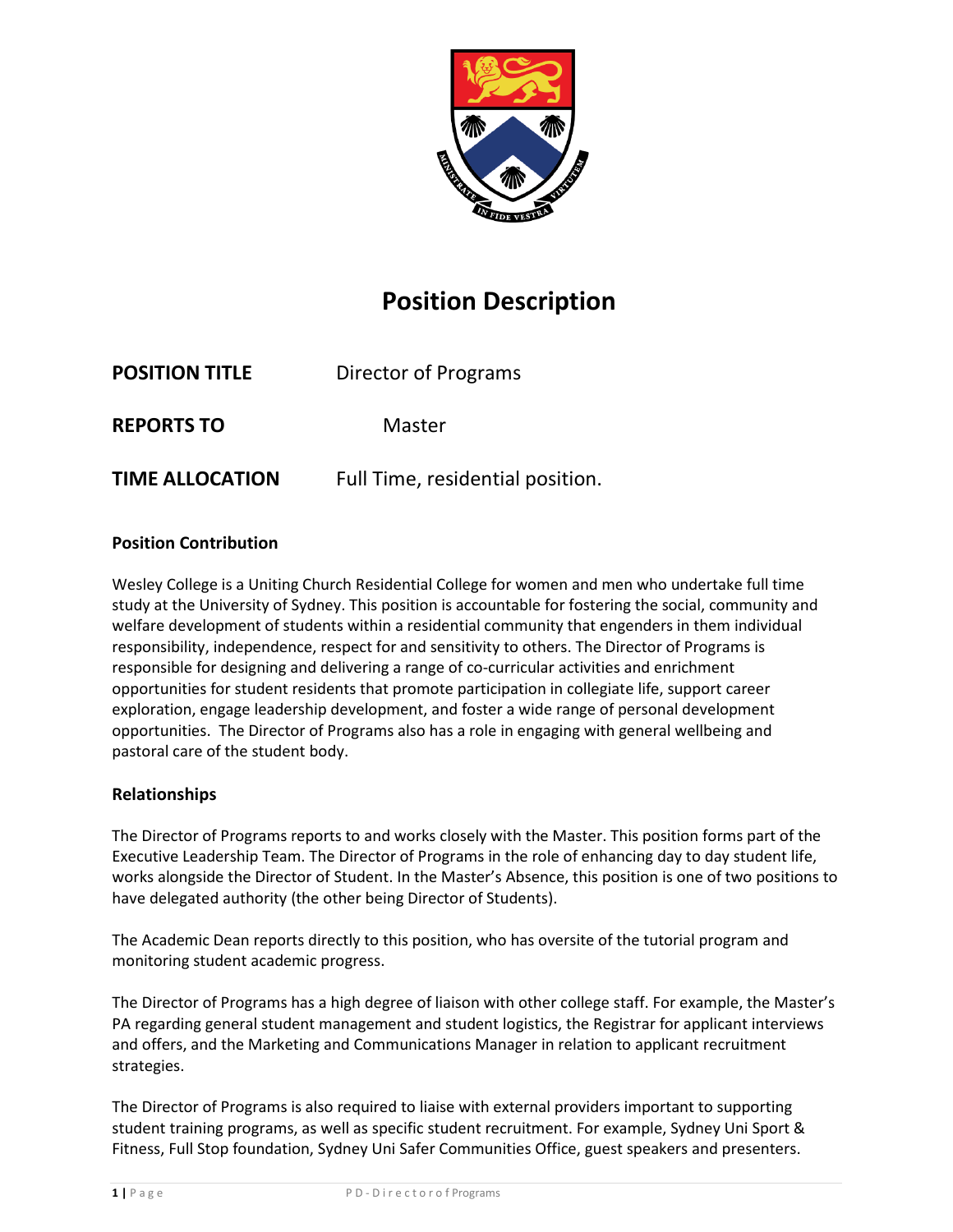## **Residential Position:**

The Director of Programs is required to reside onsite, in unfurnished accommodation provided by the College. The Director of Programs is expected to be in residence throughout the academic year, with annual leave taken generally in out of semester periods. This role requires a 24/7 oversight and therefore may require after hours work as needed. The Director of Programs is normally expected to attend two weekly dinners ordinarily held on Mondays and Wednesdays during semester.

Ideally the Director of Programs attends all intercollegiate sporting matches, generally held during the day but occasionally of an evening. They also attend Palladian events which are held on 4 evening occasions per semester.

### **Principal Accountabilities**

- 1. Provide strong and visible leadership for the College community, that models and encourages a positive and inclusive culture.
- 2. Oversee engagement of students in extracurricular opportunities such as the Sporting Program (Rawson and Rosebowl), the Cultural program (Palladian Cup), and special seminars/workshops.
- 3. Oversee and work closely with the Registrar and Director of Students to monitor the admissions process and make applicant recommendations to the Master.
- 4. Ensure outstanding pastoral care is available and provided to all residents
- 5. Be responsible for designing and delivering the annual student leadership training, enrichment and personal development programs throughout the academic year.
- 6. Maintain discipline within the College and ensure all matters related to this are communicated to the Master

#### **Duties**

- 1. Act in the role of the Master in his/her absence and carry out duties consistent with the purpose of the role as directed by the Master.
- 2. Oversee Welcome Week Leader and House Committee Training and be responsible for oversight of all planning and management of activities, including liaison with Welcome Week Leadership Team.
- 3. Liaise with external providers to deliver requisite student training on consent, respectful relationships, and mental health.
- 4. Engage specialist guest speaker and presenters for co-curricular enrichment activities.
- 5. Carry out agreed disciplinary procedures to ensure the College's and community's standards are upheld in accordance with the Vision, Mission and Values Statement and Discipline Policy.
- 6. Assist the Master, alongside the Director of Students, with interviews in pre-admission stage.
- 7. Work with the Registrar to progress the admissions process and coordinate the Returning resident process each year.
- 8. Attend events associated with the student life of the College, and the wider College community as required by the Master
- 9. Provide detailed written reports each semester to the Master on areas of responsibility, including student achievements, leadership training, student co-curricular engagement.